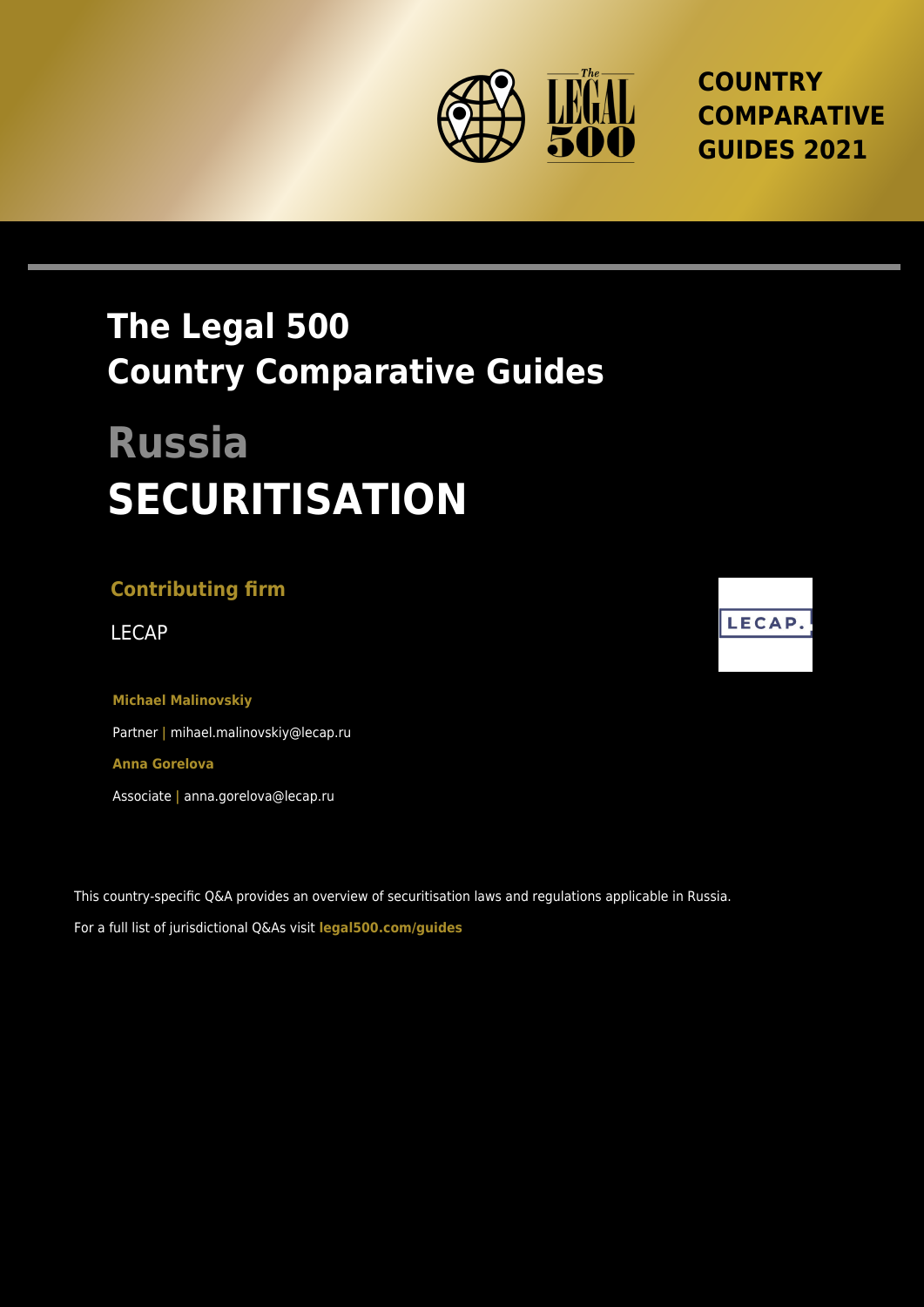## **RUSSIA SECURITISATION**



#### **1. How active is the securitisation market in your jurisdiction? What types of securitisations are typical?**

The securitisation market is active enough considering current market realities. On average, up to 15 securitisation transactions with different types of assets are closed per year. Mortgage multi-tranche securitisation is the most typical securitisation in Russia. But recently, the market has shown interest in transactions with other types of assets (SME loans, receivables from PPP contracts and others); as a rule, such securitisations are single-tranche.

#### **2. What assets can be securitised (and are there assets which are prohibited from being securitised)?**

After the adoption in December 2013 the Federal Law No. 379-FZ "On Amendment of Certain Legislative Acts of the Russian Federation", known in the professional community as the "Law on Securitisation", Russian law allows for securitisation of a type of assets and any monetary receivables (including future receivables).

Thus, from the point of view of legislative regulation of the securities market, there are no restrictions on securitisation of any types of assets.

However, the problem often lies in the field of related regulations. For example, the possibility of lease securitisation is often discussed, but tax regulations currently do not allow for a high-quality securitisation instrument with a leasing asset.

In the Russian debt market, the most popular types of assets for securitisation are: mortgage loans, car loans, consumer loans, SME loans, PPP loans, capacity supply agreements (DPM).

#### **3. What legislation governs securitisation**

#### **in your jurisdiction? What transactions fall within the scope of this legislation?**

There is a special law regulating securitisation of mortgage loans – Federal Law, No. 152-FZ, "On Mortgage-Backed Securities", dated 11 November 2003. Since 1 July 2014, Russia has had a special legal framework for non-mortgage securitisation assets, which was introduced by adopting Federal Law, No. 379-FZ, "On introducing amendments into certain legislative acts of the Russian Federation", dated 21 December 2013.

#### **4. Give a brief overview of the typical legal structures used in your jurisdiction for securitisations and key parties involved.**

The structure may differ depending on the features of the transaction, but in general terms, a typical securitisation transaction (regardless of the type of underlying asset) includes the following aspects:

- establishment of a special purpose entity (SPE) – the issuer;
- assignment agreement, according to which the originator transfers the rights to securitized assets to securitisation SPE;
- issuance by the SPE of bonds secured by securitized assets;
- service agent which services securitized assets;
- additional risk retention by the originator (redemption of the minor tranche, guarantee, etc.).

#### **5. Which body is responsible for regulating securitisation in your jurisdiction?**

Central Bank of Russia is the regulatory authority responsible for regulating securitisation transactions in Russia.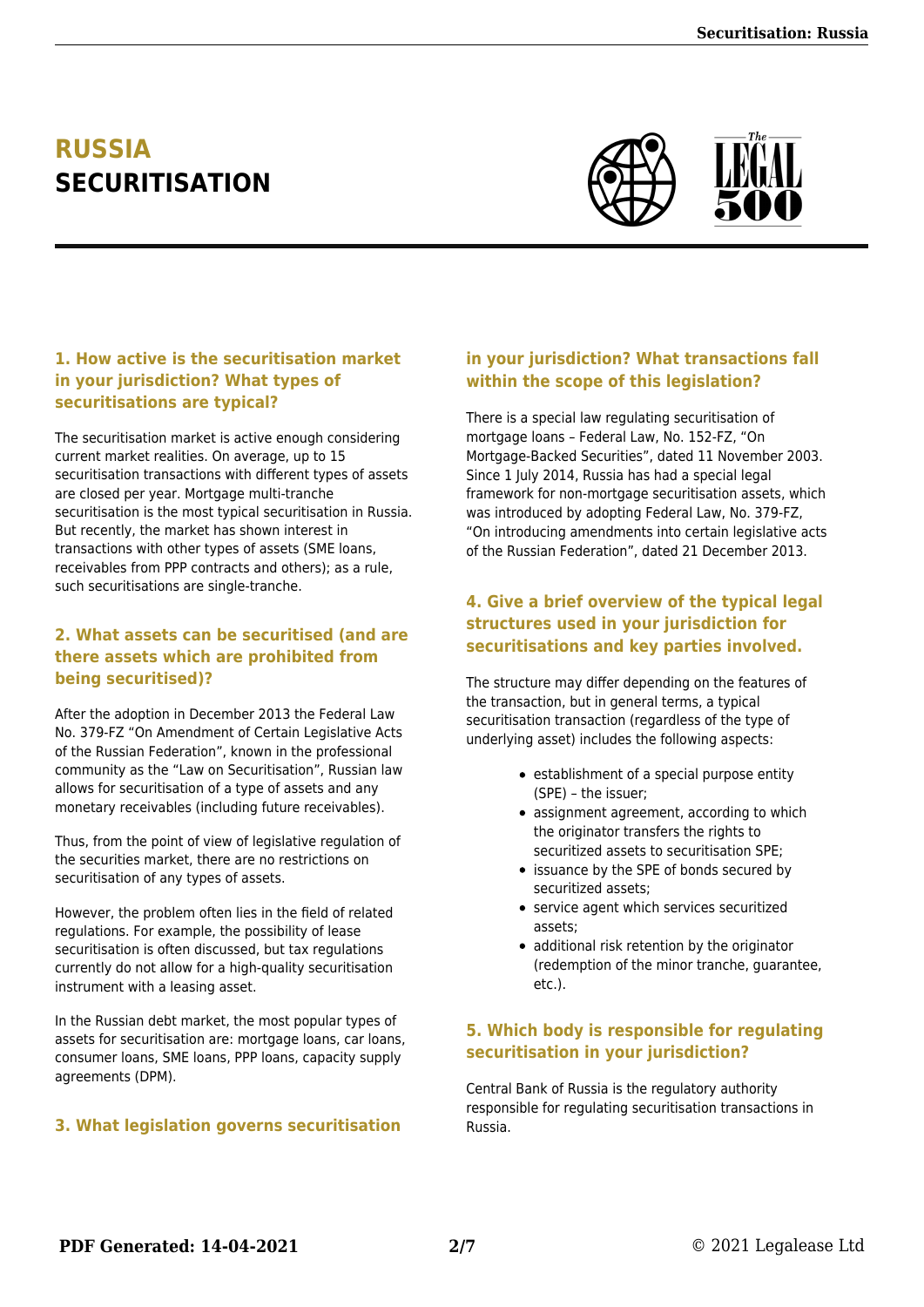#### **6. Are there regulatory or other limitations on the nature of entities that may participate in a securitisation (either on the sell side or the buy side)?**

There are no strict limitations.

In relation to securitisation of mortgage loans, only mortgage agents or credit organizations can be issue bonds.

Due to the fact that the main investors in the Russian long-term market are pension funds, banks and management companies, the Bank of Russia sets certain requirements for the portfolio of these organizations, and ultimately these requirements set limits on investment in certain securitisation securities.

At the same time, no license or authorization is required to participate in a securitisation.

#### **7. Does your jurisdiction have a concept of "simple, transparent and comparable" securitisations, following the BCBS recommendations?**

Yes, the concept of "simple, transparent and comparable" (STC) securitisation is regulated by Provision of the Central bank of the Russian Federation of July 4, 2018 "About determination of the size of credit risk by banks according to transactions of which attraction of money by means of release of debt securities is result obligation fulfillment on each of which is provided to No. 647-P fully or partially with cash receipts from the assets transferred to providing. " ("Provision 647-P").

Provision 647-P establishes 16 eligibility requirements for STC securitisations. All advantages of Provision 647-P apply only to credit organizations.

The introduction of STC caused a mixed reaction from the Russian market. For example, according to some market representatives, the requirements of Provision 647-P are quite aggressive in in relation to information disclosure and legal documentation.

Market participants note the main problem of introducing STC rules is the impossibility of systematic assessment of conformity of securitisation transactions with STC requirements.

#### **8. Does your jurisdiction distinguish**

#### **between private and public securitisations?**

No, there aren't any regulation differences between private and public securitisations.

However, there are some differences in public securitisation transactions and club deals.

The number of public transactions has been markedly reduced in recent years due to the transition period from international rating agencies to national ratings agencies and banking regulations limiting investments in securitisation instruments.

#### **9. Are there registration, authorisation or other filing requirements in relation to securitisations in your jurisdiction (either in relation to participants or transactions themselves)?**

There are no special rules. The general rules for registration of securities apply to securitisation transactions, provided for by the Federal Law, No. 39-FZ, "On the Securities Market", dated 22 April 1996, as well as the general rules of the Russian Civil Code governing agreements on the sale of rights or factoring agreements, which in practice is less common for securitisation purposes.

It should be noted pledge is often used in securitisation. However, a pledge of movables or receivables is not effective against third parties until it is recorded in a public registry of such pledges. Thus, it is necessary for a purchaser of secured receivables to submit a notification on the transfer of pledge or charge of movables to a notary in order for the transfer to be recorded in the registry.

Transfer of mortgages over immovables, as well as ships, aircrafts and other types of property which is treated similarly to immovables requires state registration to become effective. The transfer of a pledge over securities has to be recorded in the books of a registrar or depository that maintains custody of such securities.

#### **10. What are the disclosure requirements for public securitisations?**

General disclosure rules are applicable to public securitisations. All issues should comply with the requirements of the Russian legislation, the Bank of Russia and the Russian market operator – MOEX (shares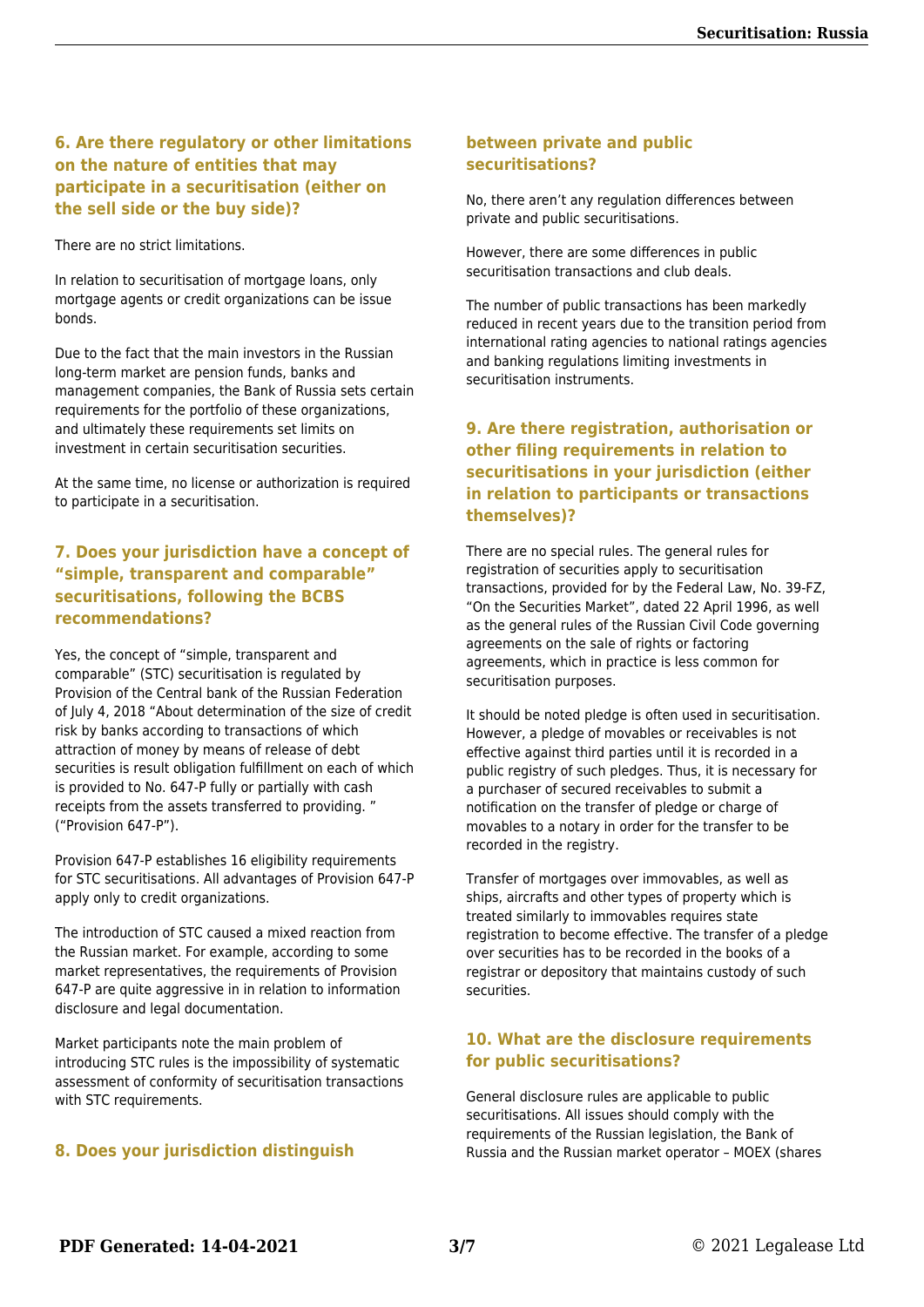trading, if applicable), Issuer's Information Policy and other requirements and legal acts.

#### **11. Does your jurisdiction require securitising entities to retain risk? How is this done?**

Yes, there are certain regulations relating to risk retention.

Federal Law 39-FZ "On the Securities Market" governs the main provisions relating to risk retention. Bank of Russia Ordinance № 3309-U, dated 7 July 2014, "On the Forms and Methods of Accepting Risks on Bonds Pledged with Collateral of the Special Finance Vehicles and Special Project Vehicles" clarifies Federal Law 39-FZ and establishes functions performed by the credit institution (initial lender, subsequent lender, surety, guarantor, pledger), or other functions that lead to acceptance by the credit institution of risks in the framework of assignment of receivables transactions, depending on the type of assets (mortgage loans, consumer loans, SME loans, claims under leasing agreements).

#### **12. Do investors have regulatory obligations to conduct due diligence before investing?**

There are no special regulatory obligations, but every investor has a right to conduct due diligence before making a transaction.

#### **13. What penalties are securitisation participants subject to for breaching regulatory obligations?**

Due to the fact that securitisation transactions are regulated by general legislative norms, the following may apply to parties to a securitisation transaction:

- contractual liability (for example, any fines and penalties for parties to a transaction stipulated by an assignment agreement or a servicing agreement);
- civil liability (for example, liability for any violations associated with improper pledge);
- administrative liability (for example, violation of the procedure for registration of issue documents, non-compliance by banks with the standards for the acquisition of securitisation assets);
- tax liability (for example, tax evasion in factoring operations in securitisation

transactions);

• and in some cases, even criminal liability (for example, if it concerns decisions on the acquisition of securitisation bonds that are obviously unfavorable for non-state pension funds).

#### **14. Are there regulatory or practical restrictions on the nature of securitisation SPVs?**

Russian laws explicitly provide for the establishment of special purpose entities (SPEs) for securitisation purposes:

- "mortgage agents" ("MAs") for the purposes of mortgage loans securitisation;
- "special financial organisations" ("SFOs") for non-mortgage securitisations; and
- "special organisations for project finance" ("SOPFs") for the issuance of project finance bonds.

Regulations for all types of SPEs are quite similar.

An SPE of any type shall have a separate management company and a separate accounting company which shall not be affiliated with the SPE and/or the originator. Shareholders of the SFOs and SOPFs cannot be owned by legal entities registered in states or territories where it is not required to disclose information on financial operations.

All types of SPEs are prohibited to have employees and have restrictions on their liquidation.

The above-mentioned requirements are aimed at compliance with the concept of SPE bankruptcy remoteness.

Given that the demand for securitisation notes originated in Russia lies presently in the local market, the transactions are mostly structured onshore and use a Russian SPV set up as a mortgage agent or specialised financial entity – in each case as an SPV with the capacity restricted by law and its constitutive documents. In transactions with a foreign SPV, the parties usually choose the Netherlands and Luxembourg. In these cases, local legislation should be followed.

#### **15. How are securitisation SPVs made bankruptcy remote?**

The following requirements contribute to bankruptcy remoteness: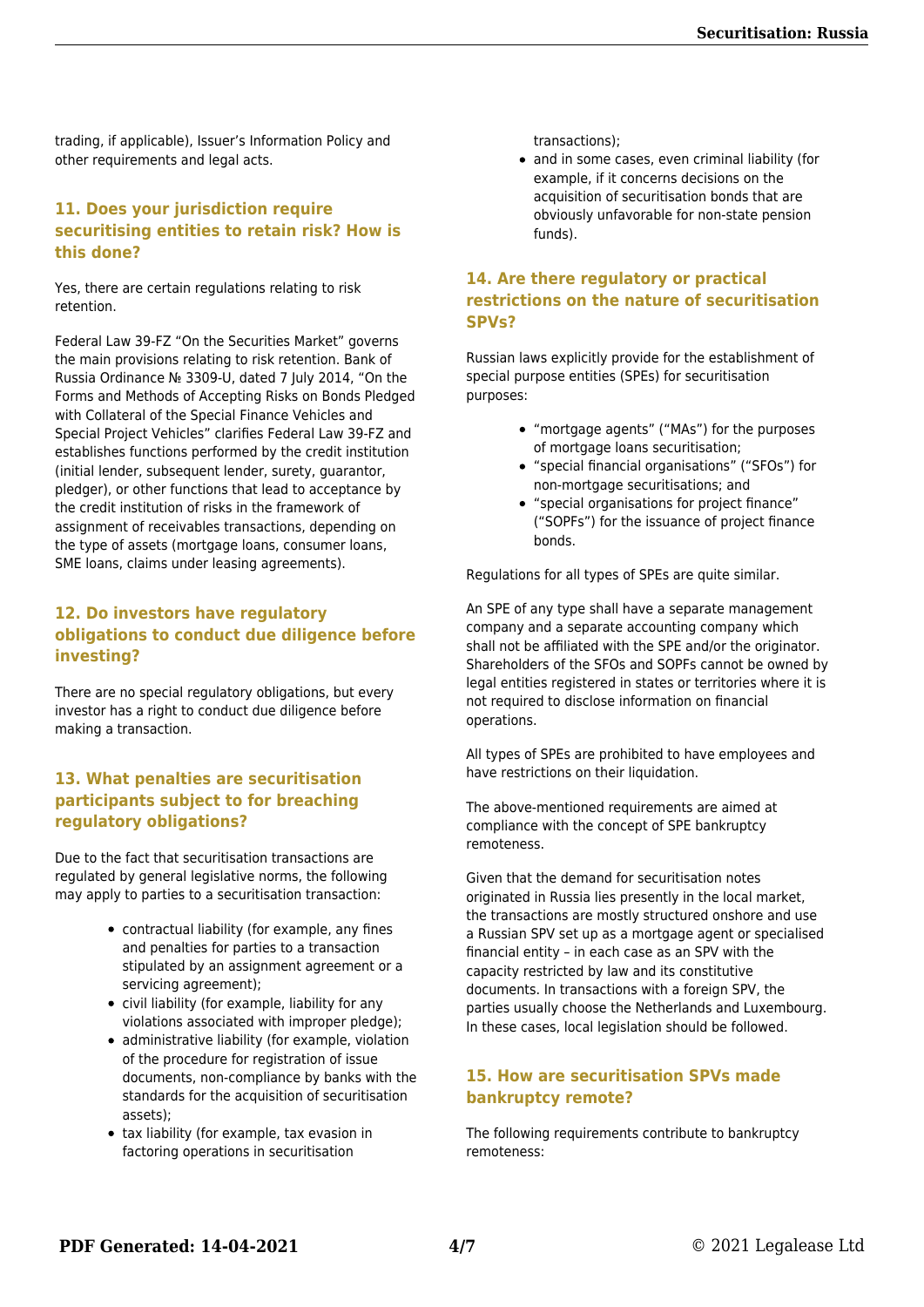- special legal capacity;
- ban on employees;
- limitation of voluntary liquidation;
- transfer of authority of the sole executive body to a management company;
- limitation of the range of persons who are entitled to file an SPE bankruptcy application;
- contractual restrictions on the bankruptcy petition of a bankruptcy creditor.

Based on Russian law, a decision on the issuance of bonds or agreement(s) between an SPE and its creditor may contain provisions on the release of such SPE from liabilities under any obligations which remain unsatisfied after enforcement of all available securities.

Provisions on limited-recourse clauses are applicable to all types of SPEs.

It should be noted, however, that the provision of limited-recourse is quite new and remains untested in courts.

Also according to Clause 2 of Article 230.1 of the Bankruptcy Law, no creditor of an SPE (except the Bondholders) will be able to claim the SPE's bankruptcy if there is necessary non-petition language in the agreements between such creditor and the SPE. The SPE is not prohibited from entering into agreements that do not contain non-petition language, though it is advisable to include such language in all significant agreements of the SPE.

#### **16. What are the key forms of credit support in your jurisdiction?**

Credit enhancement of securitisation issues is used to improve credit ratings.

There are two ways to improve the reliability of securities issued in the course of securitisation transaction: internal and external credit support.

The methods of internal credit support include security mechanisms provided by the originator or determined by the special structuring of the transaction itself. These methods include overcollateralization, seniorsubordinated structures or spread or reserve accounts.

External credit support is a third-party guarantee that provides protection against losses not exceeding certain level. The most common method of external credit support is guarantee: the involvement of a third-party organization allows to perform the obligations of an SPE in the event of it default.

#### **17. How may the transfer of assets be effected, in particular to achieve a 'true sale'? Must the obligors be notified?**

Following the best international practices in structuring securitisation transactions in Russia, originators adhere to the principle of true sale. True sale is ensured by transferring assets to SPEs.

Legislative requirements applying to contracts for the transfer of a securitisation asset must be respected, since if the transaction is structured improperly, there is a risk of recognition of the sale contract as sham transaction and requalification (for example, a loan secured by property (claims), a contract for the provision of services for the collection of receivables, an agency agreement).

In most securitisation transactions, the originator is a service agent. However, in some transactions a reserve service agent is also used as an additional mechanism of true sale: in the event of bankruptcy of the originator or other external reasons, will not be able to fully service the debt.

This approach allows to completely separate the transferred securitisation asset from the originator to the SPEs, and, therefore, minimizes the potential risks of challenging the assignment of securitisation asset.

#### **18. In what circumstances might the transfer of assets be challenged by a court in your jurisdiction?**

Assets that were disposed of by the insolvent debtor may be returned into its insolvency estate as a result of challenging "suspect" or "preference" transactions of the debtor before a respective bankruptcy court.</p

Such transactions may be challenged by an insolvency administrator acting on behalf of the insolvent debtor at the administrator's own discretion or under a decision of a general assembly or committee of creditors.

"Suspect" transactions include:

- transactions that do not envisage equal consideration from the insolvent debtor's counter-agent; and
- transactions entered into with a purpose of harming property rights of creditors.

A "preference" transaction means a transaction that may lead to one creditor being privileged as compared to other creditors in relation to satisfaction of its claims.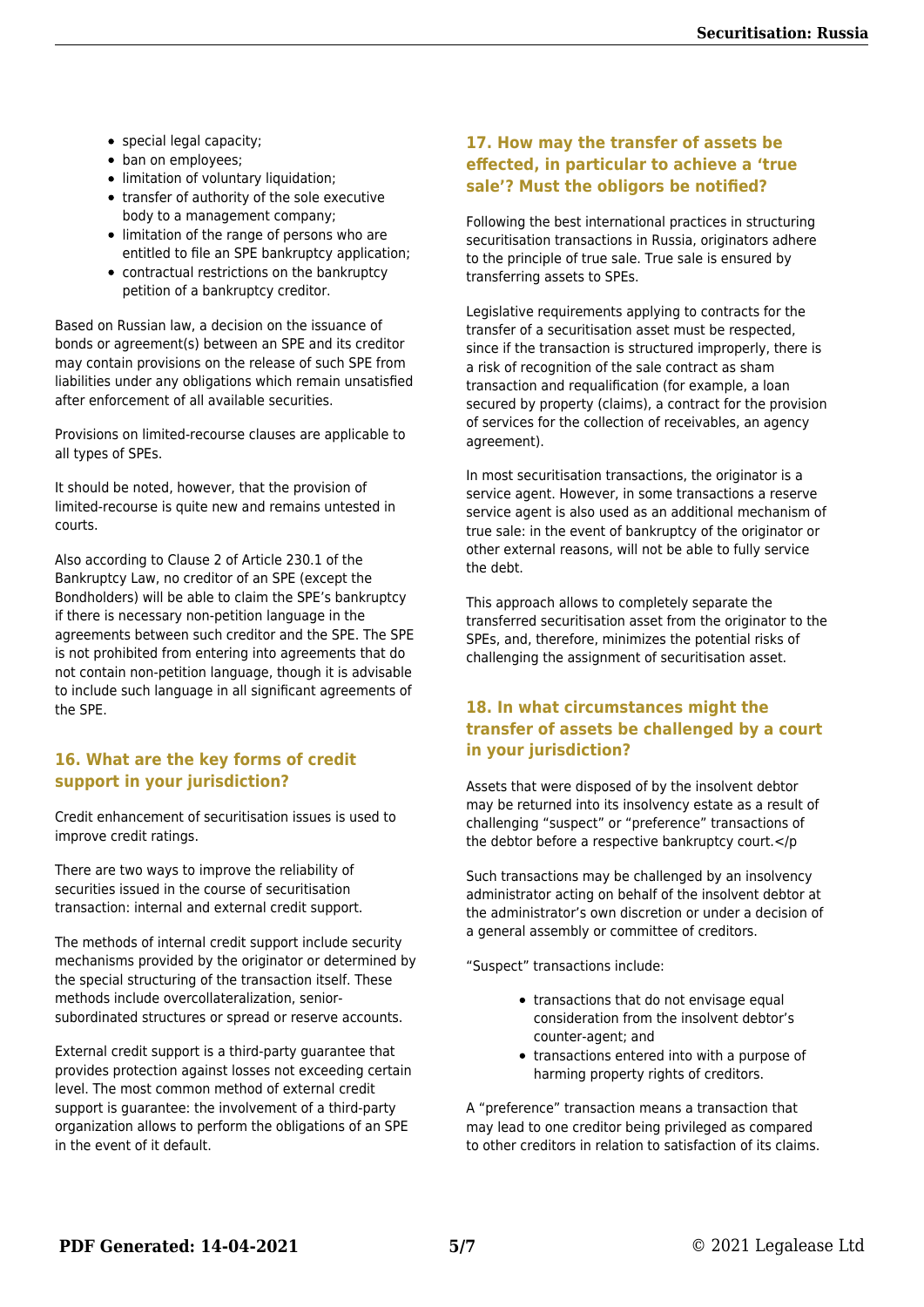#### **19. Are there data protection or confidentiality measures protecting obligors in a securitisation?**

Federal Law, No. 152-FZ, "On Personal Data", dated 27 July 2006 (the "Data Protection Law") restricts the use and dissemination of data about private individuals. As a general rule, in order to satisfy the requirements of the Data Protection Law a purchaser acquiring the receivables of individuals must receive consent from such individuals to process their data. It is customary to include respective consent into the set of documents signed before extension of a particular retail loan.

A notable exception to this rule is provided by the Consumer Loan Law which explicitly allows the retail lenders to communicate the personal data of consumer lenders to the purchasers of the consumer loan receivables.

Data Protection Law does not apply to the data of legal entities.

Notably, banks are also subject to regulations on banking secrecy which may apply to the dissemination of information in the course of sale of receivables to nonbanking organisations. An issue of application of these regulations to securitisation is still not fully resolved.

Also worth mentioning is that the Consumer Loan Law explicitly obliges the purchasers of consumer loan receivables to protect personal data, information covered by banking secrecy and other confidential information obtained as a result of purchase of such receivables.

#### **20. Is the conduct of credit rating agencies regulated?**

The activity of credit rating agencies in Russia are regulated by The Federal Law of 13 July 2015 No 222-FZ "On the Activities of Credit Rating Agencies in the Russian Federation, On the Amendment to Article 76.1 of the Federal Law 'On the Central Bank of the Russian Federation' (Bank of Russia)' and the invalidation of certain provisions of legal acts of the Russian Federation".

Rating agencies in Russia are prohibited from engaging in activities other than:

- assignment of ratings and other evaluations of organisations;
- making market forecasts:
- assessment of economic trends:
- conducting pricing analysis and other

analytical activities; dissemination of data.

Only organisations accredited by the Bank of Russia can engage in rating activities.

The Big Three agencies were not accredited in the Russian Federation and had to withdraw the ratings of Russian organisations. Four agencies are currently accredited: ACRA; RA expert; National Rating Agency (NRA); National Credit Ratings (NCR).

#### **21. Are there taxation considerations in your jurisdiction for originators, securitisation SPVs and investors?**

Yes, the Russian Tax Code provides for special conditions for SPEs. Income in the form of property, including cash, and (or) property rights received by the SPE are not taken into account when determining the tax base. Therefore Russian SPEs are carved out of income tax. The issue has not been specifically addressed in practice, but we believe that these provisions allow excluding tax consequences associated with debt relief when such debt relief occurs in connection with the SPE`s core business activities related to the issuance of notes.

As a general rule, the sale of receivables in the framework of securitisation transactions performed by the seller registered for tax purposes in Russia is subject to Russian value added tax (VAT). VAT exemptions are in place depending on the nature of the receivables, e.g. the sale of receivables arising from monetary loan agreements is VAT exempt along with the sale of securities (shares, bonds, promissory notes, etc.) and certain derivatives.

In accordance with Russian law, there is no specific accounting policy which has to be adopted by the seller or purchaser in the context of a securitisation transaction and in connection to Russian tax law.

No stamp duty or other transfer or documentary taxes are imposed on sales of receivables in the framework of securitisation transactions.

#### **22. To what extent does the legal and regulatory framework for securitisations in your jurisdiction allow for global or crossborder transactions?**

At a time when Russian legislation did not allow for the implementation of full-fledged securitisation transactions, initiators often entered into cross-border